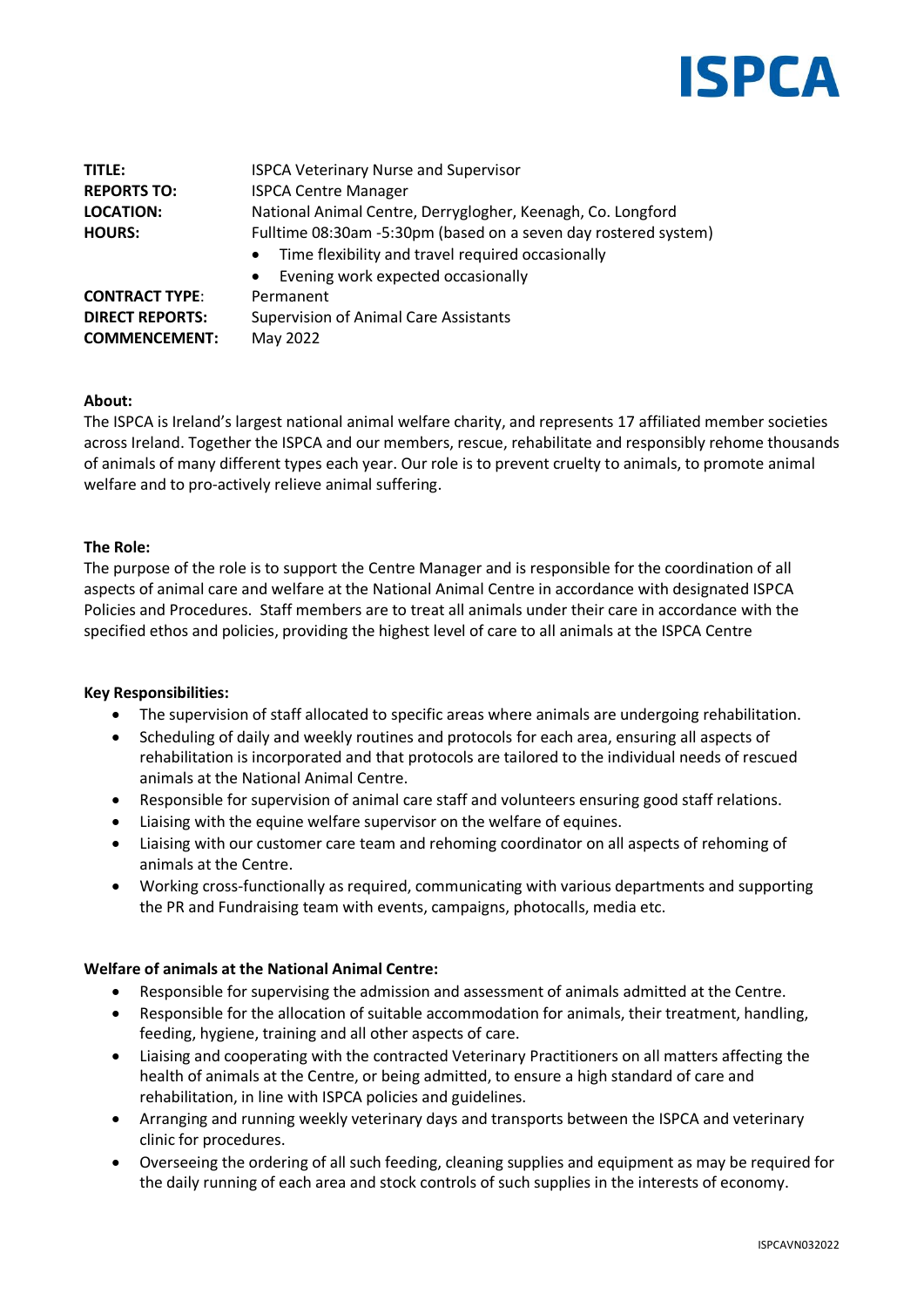

- Supervision of transportation of animals to the ISPCA's Centres using ISPCA branded vehicles.
- Humane destruction of animals deemed unsuitable for fostering/rehoming, by the policies and methods prescribed by the ISPCA and the selection of such animals in conjunction with the contracted Veterinary Practitioners and carcass disposal as required.

### **Health and Safety:**

- Liaising with the ISPCA Safety Officer/Centre Manager on all health and safety matters and the initiation of reports in accordance with the reporting of incidents/accidents of injuries, diseases and any dangerous occurrences.
- Ensuring personal protective equipment (PPE) and ISPCA uniform is worn at all times whilst on duty and that it is presentable.

#### **Maintenance and security of premises:**

- Ensuring provision for the replacement of equipment where necessary in consultation with the Centre Manager.
- Observing and reporting any issues and carrying out all other duties of the areas required from time to time.

### **Administration and Customer Service:**

- Responsible that ensuring excellent customer service is provided at all times at the Centre.
- Ensuring that all animal records, veterinary records and animal statistics are accurately kept in conjunction with the contracted Veterinary Practitioners and Centre Manager.
- Responsible for evaluation and assessment of all animal behaviour during their rehabilitation and the suitability for fostering/responsible rehoming.
- Responsible for recording up-to-date animal details and accurate information on the ISPCA database.

# **Physical & Social Environment:**

- The post requires a certain amount of physical labour in conditions that may be difficult and uncomfortable.
- The post will involve both indoor and outdoor working in all weather conditions.
- The post will involve working with animals that have been subject to cruel treatment. This does on occasion, regretfully, necessitate the destruction of animals based on veterinary advice.

# **Experience & Qualifications**

*Essential*

- Veterinary nursing degree with a minimum of 3 years' experience in practice required.
- Experience caring for and handling sick, injured and traumatised animals and nursing them back to health.
- Excellent animal handling experience with canines, felines, small mammals and wildlife.
- Previous supervisory skills in a similar role required.
- Canine behaviour, evaluation and assessment skills desirable.
- Experience working within an animal welfare environment necessary.